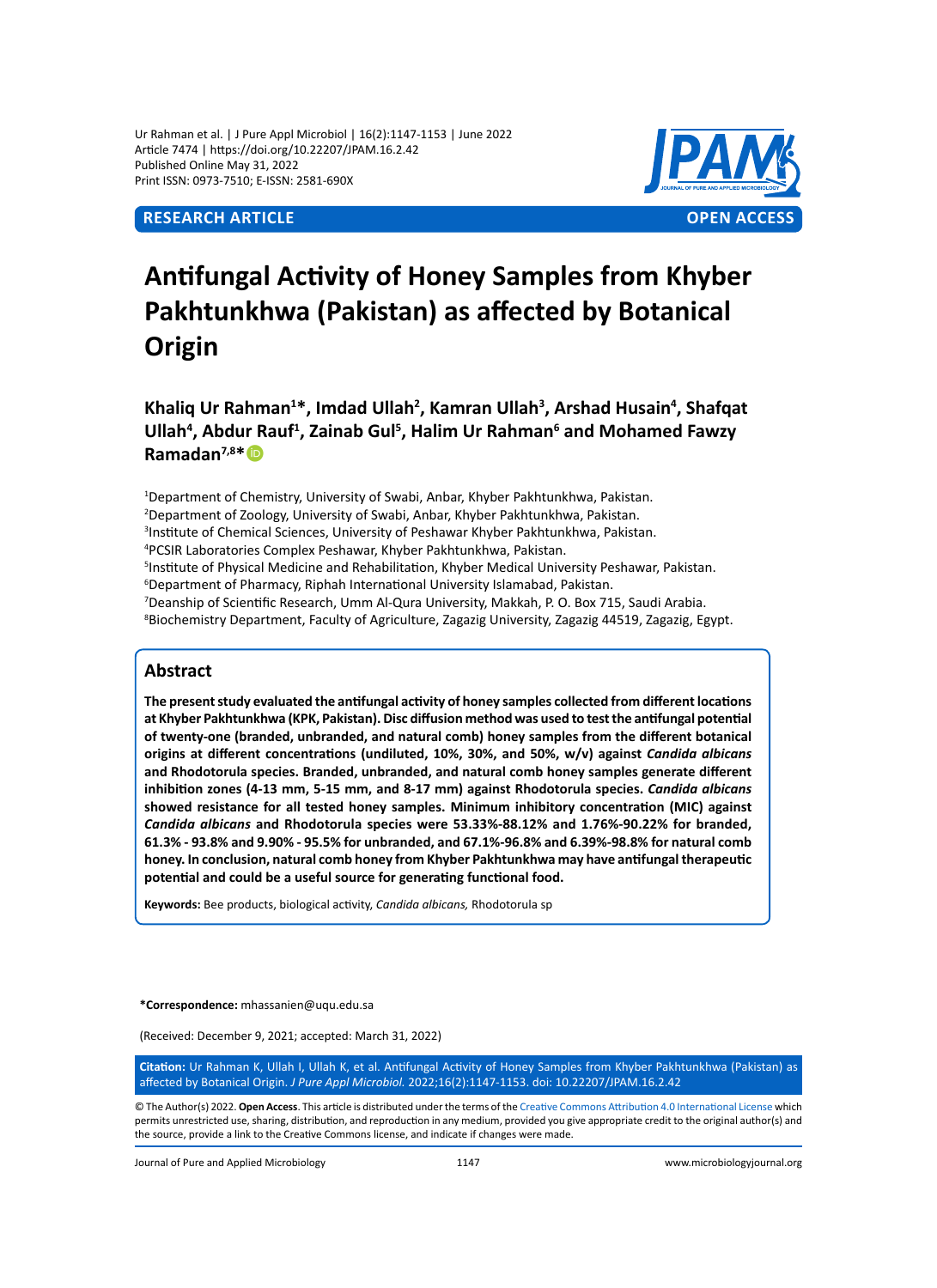#### **Introduction**

Honey is viscous nectar, collected by the honey bees, combined and converted with a definite substance, then stored to mature and ripen in honeycomb.<sup>1-5</sup> Honey contains 25 different carbohydrates, mainly glucose and fructose.<sup>6,7</sup> Before discovering bacteria, which is a causal agent of infection, honey has been for several wound infections treatment.4, 8-10

Antifungal drugs are essential and encourage research on new natural product chemotherapeutic agents.<sup>11-13</sup> Using the agar well diffusion method, different concentrations of honey (10%, 25%, and 50% by mass per volume) showed antifungal activities against Penicillium crustosum, Penicillium expansum, Penicillium griseofulvum, Penicillium raistrickii, and Penicillium verrucosum.<sup>14</sup> Honey inhibitory activity against microorganisms is due to hydrogen peroxide  $(H_2O_2)$ , released by the oxidase enzyme added by bees to nectar. Rates of  $\mathsf{H}_\mathsf{2}\mathsf{O}_\mathsf{2}$  production by glucose oxidase in honey vary greatly and increase disproportionately with different degrees of honey dilution. The rate of  $H_2O_2$  production per milliliter of the honey solution decreased at a higher concentration of honey.<sup>15</sup> Furthermore, the antioxidants activity of honey protects wound tissues from oxygen radicals and may be produced by  $H_2O_2$ . <sup>16</sup> Antimicrobial activity of the honey is due to its high acidity, and high osmotic concentration. Honey osmotic effect due to its high sugar content also inhibits microbial growth as the sugar molecules tie up water molecules and induce insufficient water for the microorganism's growth.<sup>2, 4, 17, 18</sup> Data regarding the antifungal activity of honey from various countries demonstrated different results, an aspect of accessibility of pollens or changing of location and types.<sup>12, 13, 19</sup> Nevertheless, up to date, no articles addressed the comparative assessment of antifungal activities of honey found in Khyber Pakhtunkhwa (KPK, Pakistan). The present study aimed to evaluate the antifungal activities of natural comb and farms honey samples from KPK (Pakistan).

## **Materials and methods Samples collection**

A total of twenty-one samples of honey, including natural honey beera (ziziphus), bekkarr (justice), granda (carissaopaca), palosa (acacia), sperkay (trachyspermum), big bees honey, and small bees honey, were directly collected from the honeycomb. In addition, branded honey samples (Al-Hayat, langnese, marhaba, paksalman, qarshi, versatile, young's) and unbranded honey samples such as sperkay (trachyspermum), bekkarr (justice), beera, (ziziphus), granda (Carissa opaca), palosa (acacia), big and small bees honey were purchased from the local market at KPK. The samples were kept at 4°C for further analysis.

# **Honey solution preparation**

Sample solutions were prepared at different concentrations in distilled water (10%, 30%, and 50%, w/v), incubated at 37°C for 30 min using a shaking water bath in the absence of light. **Tested organisms and yeast strains**

Candida albicans (American Type Culture Collection, ATCC Code 90028) and Rhodotorula sp. (PCSIR 001) were obtained from Food Microbiology Laboratory, PCSIR Laboratories Complex, Peshawar, Pakistan.

#### **Preparation of inoculum suspension**

Candida albicans and Rhodotorula sp. were maintained on Sabouraud dextrose agar (SDA; BioMerieux, Marcy 1Etoile, France) at 4°C. Subcultures of each species were achieved in the same media for 48 h at 35°C before each experiment. The stock of inoculum suspension was prepared in 5 mL of sterile saline water (0.85%). The suspension was accustomed to 0.5 McFarland turbidity standards. Dilution of the suspension was further sub-cultured on SDA to measure the quantity of cfu/mL. The adjusted inoculums were 1 x 107 cfu/mL

#### **Antifungal activity**

The antifungal activity of honey samples was evaluated using an agar disc diffusion method against tested organisms<sup>20</sup>. Fresh culture suspension (100 μL) of the tested microorganisms was spread on respective media Sabouraud dextrose agar (SDA) plates. The concentration of culture was 1×10<sup>7</sup>cfu/mL. For screening, sterile filter paper discs (5 mm diameter) were impregnated with 10 µL of honey equivalent to 0.1 mg of honey after being placed on the surface of inoculated media agar plates. The plate was placed at 4°C for 2 h before being incubated under a favorable condition at 37°C for 24 h. Around the disc, a clear inhibition zone (diameter in mm)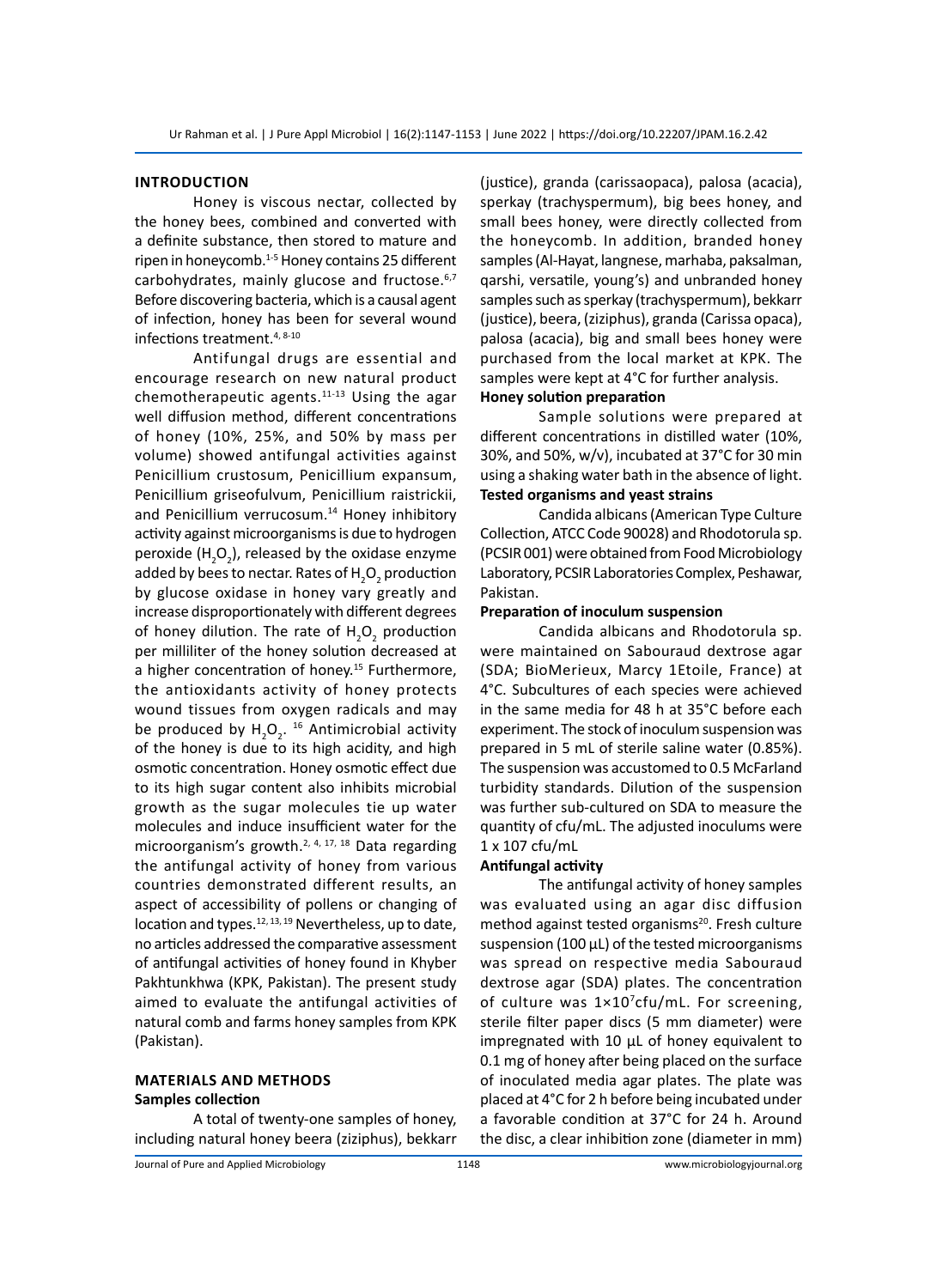indicates the antifungal activity of the honey. An equivalent amount of water was set up as controls. Honey samples were inoculated separately on standards nutrients media with no test organisms to evaluate the possible contamination. The results of all the samples were determined in triplicate with a calculated standard deviation.

#### **Statistical Analysis**

Means and standard deviations were calculated for three independent determinations for each variable using the SPSS program.

# **Minimum Inhibitory Concentration (MIC)**

Minimum Inhibitory Concentration (MIC) determination was made by incorporating various honey dilutions (10%, 30%, 50%, w/v) into the nutrient broth to examine their competence against Candida albicans and Rhodotorula sp. Up to 0.2 mL of the cell suspension was inoculated into 4 mL volume of honey concentration in a test tube, while inoculation of 4 mL volume of nutrient broth with 0.2 mL of the cell suspension served as control. The optical density was determined and recorded in a spectrophotometer at 620 nm before incubation (T0), after which the cultures were incubated for 24 h in the dark at 37 °C with constant shaking to prevent adherence and clumping. After 24 h of incubation, the optical densities were again determined and recorded (T24). The optical density for each replicate at T0 was subtracted at determined using the formula: Percentage inhibition = 1 - (OD test/OD control) x 100.

Where the resulting measurement recorded a negative inhibition value (growth promotion), this was reported as stimulation using the formula:

Percentage inhibition = (OD test/OD control) x 100

#### **RESULTS**

Antifungal activities of the branded, unbranded, and natural honey samples from Khyber Pakhtunkhwa (Pakistan) were studied. Undiluted and diluted honey samples (10%, 30%, and 50%, w/v) showed statistically significant antifungal activities against Rhodotorula sp. compared to Candida albicans (Table 1). The zone of inhibition of growth for Rhodotorula sp. surrounding branded honey samples (50%) was significantly larger (13 mm) for versatile honey

|              |                                                     | Table 1. Antifungal activities of branded honey samples against C. albicans and Rhodotorula sp |                                                              |             |             |             |           |                    |             |
|--------------|-----------------------------------------------------|------------------------------------------------------------------------------------------------|--------------------------------------------------------------|-------------|-------------|-------------|-----------|--------------------|-------------|
|              |                                                     |                                                                                                | Zone Diameter Inhibition (mm) at different dilution of honey |             |             |             |           |                    |             |
| Test species | Code                                                | Concentration                                                                                  | Marhaba                                                      | Qarshi      | Versatile   | Al-Hayat    | Young's   | Paksalman Langness |             |
| C. albicans  | ATCC 90028                                          | Undiluted                                                                                      |                                                              |             |             |             |           |                    |             |
|              |                                                     | 10%                                                                                            |                                                              |             |             |             |           |                    |             |
|              |                                                     | 30%                                                                                            |                                                              |             |             |             |           |                    |             |
|              |                                                     | 50%                                                                                            |                                                              |             |             |             |           |                    |             |
| Rhodotorula  | PCSIR 001                                           | Undiluted                                                                                      | $*08 + 0.01$                                                 | 06±0.02     | 07±0.01     | $09 + 0.10$ | $07+0.02$ | 05±0.04            | 06±0.02     |
|              |                                                     | 10%                                                                                            | $07 + 0.02$                                                  | $06 + 0.02$ | 08±0.02     | 05±0.03     | D4±0.01   | D6±0.04            | $04 + 0.01$ |
|              |                                                     | 30%                                                                                            | 08±0.02                                                      | 07±0.04     | 09±0.02     | 06±0.01     | D6±0.03   | J7±0.07            | 05±0.03     |
|              |                                                     | 50%                                                                                            | 11±0.07                                                      | 12±0.10     | $09 + 0.03$ | 13±0.13     | 38±0.05   | 11±0.12            | 07±0.03     |
|              | (-): not observed; * Results of the average of thre |                                                                                                | e replicates ± Standard Deviation.                           |             |             |             |           |                    |             |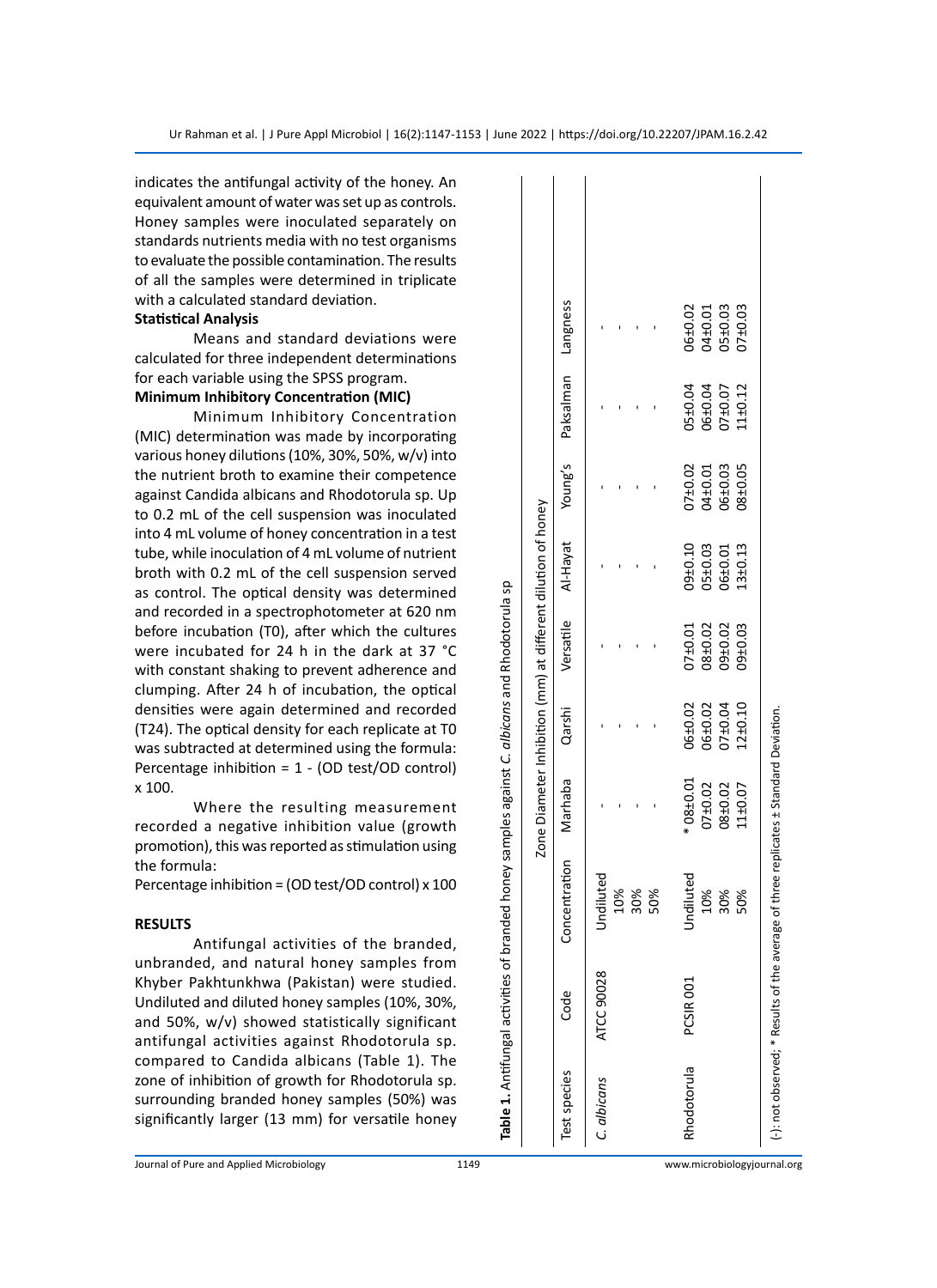|                                                          |                                                                                                |                   |                          | Zone Diameter Inhibition (mm) at different dilution of honey |                     |                    |                            |                             |                           |
|----------------------------------------------------------|------------------------------------------------------------------------------------------------|-------------------|--------------------------|--------------------------------------------------------------|---------------------|--------------------|----------------------------|-----------------------------|---------------------------|
| Test species<br>Journal of Pure and Applied Microbiology | Code                                                                                           | Concen.           | Big bees<br>honey        | Small bees<br>honey                                          | (Ziziphus)<br>Beera | (Acacia)<br>Palosa | (Trachyspermum)<br>Sperkay | (Justicia)<br><b>Bekerr</b> | (Carissa opaca)<br>Granda |
| C. albicans                                              | ATCC 90028                                                                                     | Jndiluted         |                          |                                                              |                     |                    |                            |                             |                           |
|                                                          |                                                                                                | 10%               |                          |                                                              |                     |                    |                            |                             |                           |
|                                                          |                                                                                                | 30%               |                          |                                                              |                     |                    |                            |                             |                           |
|                                                          |                                                                                                | 50%               |                          |                                                              |                     |                    |                            |                             |                           |
| Rhodotorula                                              | PCSIR 001                                                                                      | ndiluted          | $*10 + 0.01$             | $12 + 0.10$                                                  | $09 + 0.13$         | 11±0.14            | 08±0.01                    | 06±0.02                     | $09+0.11$                 |
|                                                          |                                                                                                | 10%               | $07 + 0.06$              | 08±0.04                                                      | $07+0.07$           | 08±0.10            | 06±0.01                    | $07+0.05$                   | $07+0.06$                 |
|                                                          |                                                                                                | 30%               | $09 + 0.10$              | $08 + 0.03$                                                  | 10±0.09             | 06±0.12            | <b>D6±0.03</b>             | 05±0.01                     | 06±0.01                   |
|                                                          |                                                                                                | 50%               | $15 \pm 0.14$            | $14 + 0.18$                                                  | 11±0.04             | 15±0.18            | 9±0.07                     | $13 + 0.13$                 | 10±0.08                   |
|                                                          | Table 3. Antifungal activities of natural honey samples against C.albicans and Rhodotorula sp. |                   |                          | Zone Diameter Inhibition (mm) at different dilution of honey |                     |                    |                            |                             |                           |
|                                                          |                                                                                                |                   |                          |                                                              |                     |                    |                            |                             |                           |
| Test species                                             | Code                                                                                           | Concen.           | <b>Big</b> bees<br>honey | Small bees<br>honey                                          | (Ziziphus)<br>Beera | (Acacia)<br>Palosa | (Trachyspermum)<br>Sperkay | (Justicia)<br><b>Bekerr</b> | (Carissa opaca)<br>Granda |
| C. albicans                                              | ATCC 90028                                                                                     | <b>Jndiluted</b>  |                          |                                                              |                     |                    |                            |                             |                           |
|                                                          |                                                                                                |                   |                          |                                                              |                     |                    |                            |                             |                           |
|                                                          |                                                                                                |                   |                          |                                                              |                     |                    |                            |                             |                           |
|                                                          |                                                                                                | <b>30%</b><br>30% |                          |                                                              |                     |                    |                            |                             |                           |
| Rhodotrula                                               | PCSIR 001                                                                                      | <b>Jndiluted</b>  | $*12 \pm 0.08$           | 10±0.04                                                      | 10±0.03             | 13±0.08            | 11±0.01                    | 14±0.13                     | $12 + 0.02$               |
|                                                          |                                                                                                | 10%<br>30%        | 09±0.06                  | 10±0.07                                                      | 09±0.09             | 11±0.15            | 08±0.04                    | 10±0.10                     | 09±0.07                   |
|                                                          |                                                                                                |                   | 08±0.11                  | 09±0.04                                                      | 12±0.02             | 13±0.01            | 10±0.16                    | $\overline{z}$              | $09 + 0.10$               |
| www.microbiologyjournal.org                              |                                                                                                | 50%               | 17±0.12                  | 13±0.10                                                      | 14±0.14             | 15±0.03            | 12±0.11                    | 13±0.09                     | $16 + 0.12$               |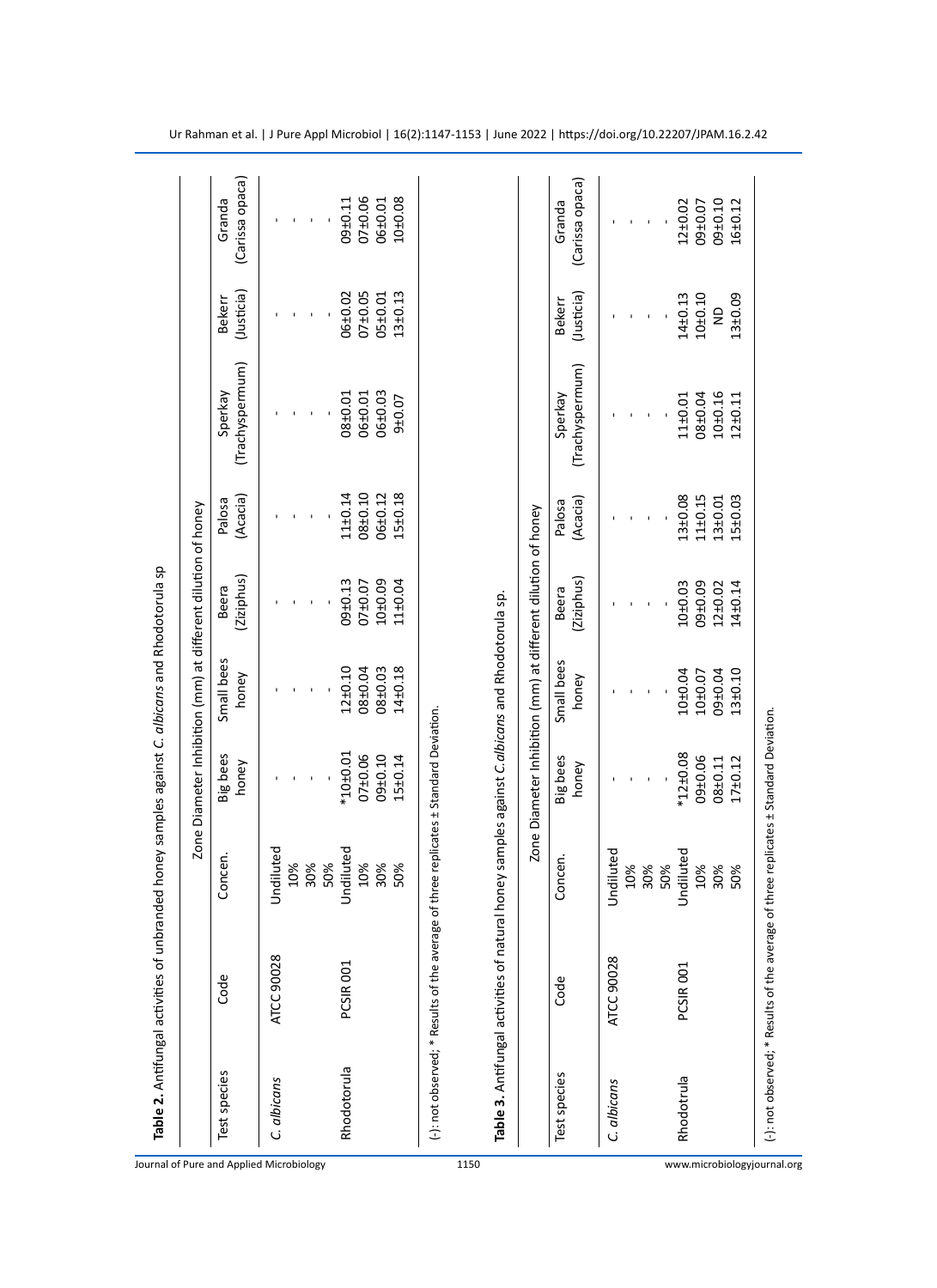Ur Rahman et al. | J Pure Appl Microbiol | 16(2):1147-1153 | June 2022 | https://doi.org/10.22207/JPAM.16.2.42

| Honey sample  |           | Candida albicans |                         |              |           |              |                         |              |
|---------------|-----------|------------------|-------------------------|--------------|-----------|--------------|-------------------------|--------------|
|               |           |                  | Concentration of sample |              |           |              | Concentration of sample |              |
|               | Undiluted | 50% $(v/v)$      | $30\%$ ( $v/v$ )        | $10\%$ (v/v) | Undiluted | $50\% (v/v)$ | $30\% (v/v)$            | $10\% (v/v)$ |
| Marhaba       | 88.12     | 73.07            | >100                    | >100         | 90.22     | 86.33        | 45.43                   | $\geq 100$   |
| Qarshi        | 84.03     | 75.33            | >100                    | >100         | 88.26     | 85.16        | 36.62                   | $\geq 100$   |
| Versatile     | 81.44     | 77.42            | >100                    | ≥100         | 83.21     | 80.17        | 27.13                   | $\geq 100$   |
| Al-hayat      | 76.34     | 72.31            | >100                    | ≥100         | 81.47     | 76.21        | 22.55                   | $\geq 100$   |
| Young's honey | 73.32     | 68.51            | >100                    | >100         | 77.35     | 62.41        | 19.66                   | $\geq 100$   |
| Pak-salman    | 70.21     | 64.55            | $\geq 100$              | ≥100         | 72.61     | 65.10        | 16.22                   | $\geq 100$   |
| Langness      | 69.42     | 53.33            | >100                    | ≥100         | 69.46     | 56.44        | 11.76                   | $\geq 100$   |

**Table 4.** Percent of growth inhibition (MIC) of *C. albicans* and Rhodotorula sp. by branded honey samples

MIC: Minimum Inhibitory Concentration.

**Table 5.** Percent of growth inhibition (MIC) of *C. albicans* and Rhodotorula sp. by unbranded honey samples

| Honey sample     |           | Candida albicans        |              |              |           |              | Rhodotorula sp.         |              |
|------------------|-----------|-------------------------|--------------|--------------|-----------|--------------|-------------------------|--------------|
|                  |           | Concentration of sample |              |              |           |              | Concentration of sample |              |
|                  | Undiluted | 50% $(v/v)$             | $30\%$ (v/v) | $10\%$ (v/v) | Undiluted | $50\% (v/v)$ | $30\% (v/v)$            | $10\% (v/v)$ |
| Big bees honey   | 93.88     | 89.45                   | >100         | >100         | 95.55     | 93.08        | 54.46                   | >100         |
| Small bees honey | 90.74     | 85.22                   | >100         | $\geq 100$   | 94.87     | 95.55        | 44.22                   | $\geq 100$   |
| Beera            | 86.33     | 82.42                   | >100         | $\geq 100$   | 90.21     | 88.23        | 37.99                   | $\geq 100$   |
| Palosa           | 83.75     | 77.58                   | >100         | $\geq$ 100   | 85.44     | 87.64        | 25.58                   | $\geq 100$   |
| Sperkay          | 78.90     | 70.69                   | >100         | $\geq 100$   | 81.73     | 78.37        | 19.21                   | >100         |
| <b>Bekerr</b>    | 75.43     | 67.60                   | >100         | $\geq 100$   | 73.42     | 67.74        | 15.66                   | $\geq 100$   |
| Granda           | 73.47     | 61.39                   | $\geq 100$   | >100         | 70.77     | 69.33        | 9.90                    | $\geq 100$   |

MIC: Minimum Inhibitory Concentration.

while significantly lower (4mm) for young's honey at 10% dilution (Table 1). All other branded samples showed moderate values against the Rhodotorula sp. In unbranded honey, the zone of inhibition at 50% dilution for big bee honey was the highest (15 mm) against Rhodotorula sp., while Bekerr honey (30%) exhibited the lowest zone of inhibition (5 mm). The remaining honey samples showed moderate antifungal activities (Table 2). In natural comb honey, big bee's honey (50% dilution) displayed the maximum zone of inhibition (17 mm), while sperkay honey (10% dilution) showed the minimum (8 mm) zone of inhibition against Rhodotorula sp. (Table 3). In contrast, Candida albicans showed significant resistance against all tested honey samples.

The MIC of the tested branded honey sample was 53.33%-88.12%, and 11.76%-90.22% against Candida albicans and Rhodotorula sp., respectively (Table 4). MIC of the unbranded honey was 61.39%-93.88% for Candida albicans, and 9.90%- 95.55% against Rhodotorula sp. (Table 5). Natural comb honey exhibiting 67.19%- 96.83% and 6.39%-98.87% MIC range against the two species of fungus (Candida albicans and Rhodotorula sp.), correspondingly (Table 6).

## **DISCUSSION**

The incidence of fungal infections is growing worldwide. $12, 13$  The severe nature of the infections is due to their drug resistance efficiency. Due to lack of efficacy, side effect, and/or resistance related to the existing drugs, hive products such as honey have been rediscovered for antimicrobial actions. We evaluated various honeyfrom KPK (Pakistan) efficacy against clinically isolated Candida albicans and Rhodotorula sp. The result showed considerable variations. Our study showed that the inhibitory actions of branded, unbranded, and natural comb big bee's honey samples (50%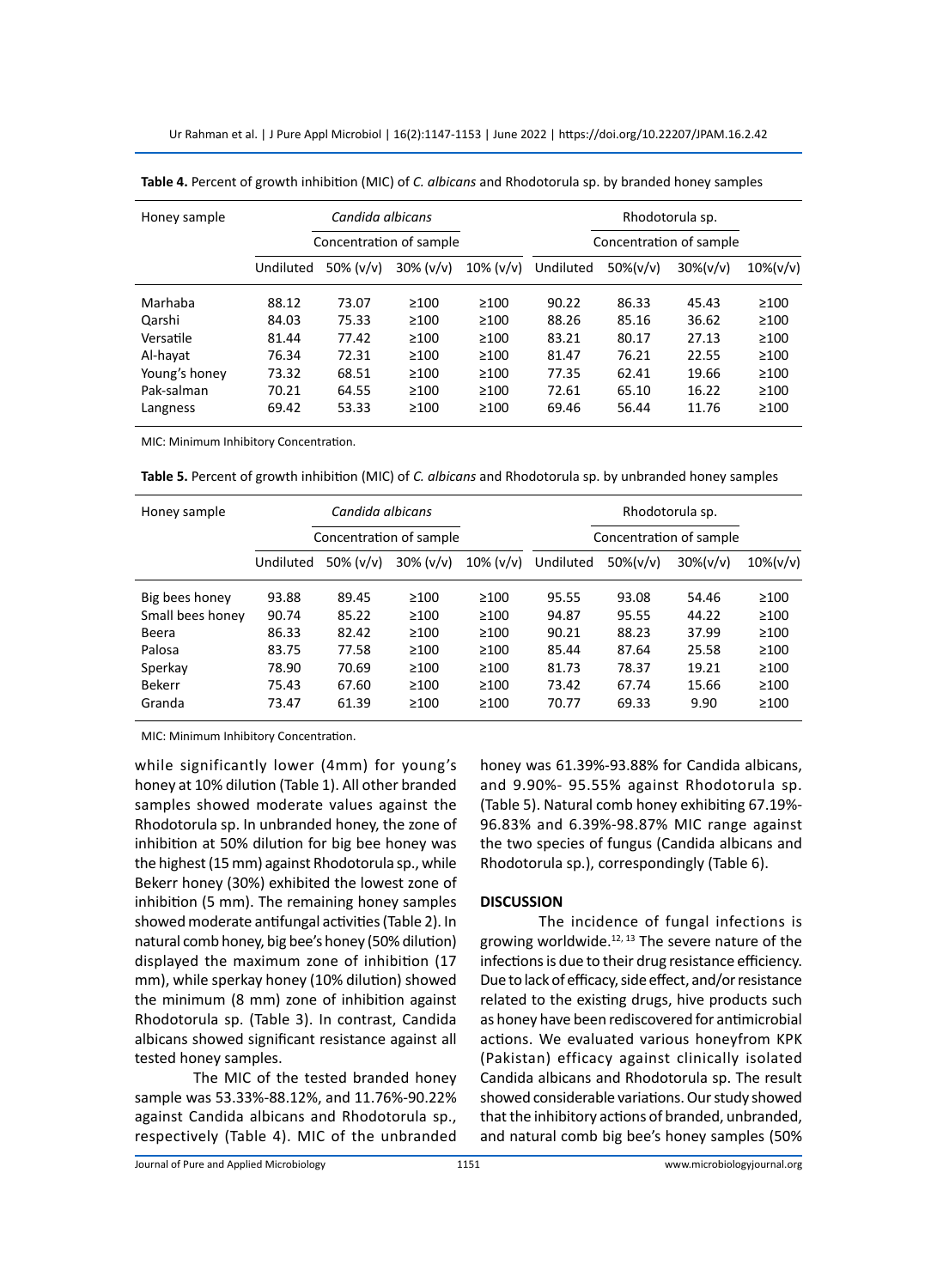Ur Rahman et al. | J Pure Appl Microbiol | 16(2):1147-1153 | June 2022 | https://doi.org/10.22207/JPAM.16.2.42

| Honey sample     |           | Candida albicans |                         |              |           | Rhodotorula sp. |                         |              |
|------------------|-----------|------------------|-------------------------|--------------|-----------|-----------------|-------------------------|--------------|
|                  |           |                  | Concentration of sample |              |           |                 | Concentration of sample |              |
|                  | Undiluted | 50% $(v/v)$      | $30\%$ ( $v/v$ )        | $10\%$ (v/v) | Undiluted | $50\% (v/v)$    | $30\% (v/v)$            | $10\% (v/v)$ |
| Big bees honey   | 96.83     | 92.43            | $\geq 100$              | >100         | 98.87     | 91.21           | 57.76                   | >100         |
| Small bees honey | 91.44     | 88.57            | $\geq 100$              | >100         | 95.43     | 89.55           | 48.33                   | >100         |
| Beera            | 89.31     | 85.22            | $\geq 100$              | >100         | 92.79     | 86.99           | 42.27                   | >100         |
| Palosa           | 85.56     | 79.95            | $\geq 100$              | >100         | 88.36     | 82.44           | 37.76                   | >100         |
| Sperkay          | 83.78     | 74.39            | $\geq 100$              | >100         | 83.43     | 77.21           | 31.65                   | >100         |
| <b>Bekerr</b>    | 77.48     | 70.28            | $\geq 100$              | >100         | 76.27     | 71.55           | 25.44                   | >100         |
| Granda           | 75.66     | 67.19            | $\geq 100$              | >100         | 72.77     | 64.45           | 6.39                    | $\geq 100$   |

**Table 6.** Percent of growth inhibition (MIC) of *C. albicans* and Rhodotorula sp. by natural honey samples

dilution) against Rhodotorula sp. was 13 mm (Alhayat), 15 mm (Palosa), and 17 mm (Big bees honey). Honey from different phytogeographic regions varies to inhibit yeast growth, suggesting the importance of botanical origin in displaying antifungal activity.<sup>21</sup> In different kinds of honey, biological activity was attributed to their phenolic compounds, as their ability to denature proteins.<sup>12,</sup> 13, 22 High sugar concentration in honey leads to high osmolarity and thus produces antimicrobial potential. Previous data reported that undiluted honey might inhibit the growth of many species of Rhodotorula sp., but there was no effect against C. albicans.19 The MIC for branded, unbranded, and natural honey samples were comparatively assessed, and the result revealed thatMIC for natural honey was significantly lower (67.19%- 96.83%) and (6.39%-98.87%) against C. albicans and Rhodotrula sp., respectively.

# **CONCLUSION**

It could be concluded that the alterations in the antifungal activity of honey samples are directly related to their floral origin. The current study highlighted that natural honey might significantly inhibit the growth of a fungus and possibly be established as a topical antifungal agent. However, further research is needed to isolate and identify the active compounds from different honey samples of KPK and standardize their product for healthy living.

# **Acknowledgments**

The authors would like to thank Food Technology Lab, PCSIR, Peshawar, Pakistan for providing the research facilities.

# **Conflict of interest**

The authors declare that there is no conflict of interest.

## **Authors' contribution**

KUR and KU designed the study, collected the data and wrote the manuscript. AR, AH, SU and ZG analyzed the data. IU and MFR revised the study. All others read and approved the final manuscript.

# **Funding**

None.

# **Data Availability**

All datasets generated or analyzed during this study are included in the manuscript.

## **Ethics Statement**

This article does not contain any studies with human participants or animals performed by any of the authors.

## **REFERENCES**

- 1. Pohl P. Determination of metal content in honey by atomic absorption and emission spectrometries. *TrAC Trends in Analytical Chemistry*, 2009;28:117-118.
- 2. Sforcin JM, Bankova V, Kuropatnicki AK. Medical Benefits of Honeybee Products. Evidence-Based Complementary and Alternative Medicine, 2017; Article ID 2702106. doi: 10.1155/2017/2702106
- 3. Sateriale D, Scioscia E, Colicchio R, et al. Italian acacia honey exhibits lytic effects against the crayfish pathogens Aphanomycesastaci and Fusarium avenaceum. *Lett Appl Microbiol,* 2019;68: 64-72. doi:10.1111/lam.13085
- 4. Bouacha M, Benbouzid H. Antibacterial Properties of Honey from Different Algerian Regions against Staphylococcus aureus Strains from Wounds,